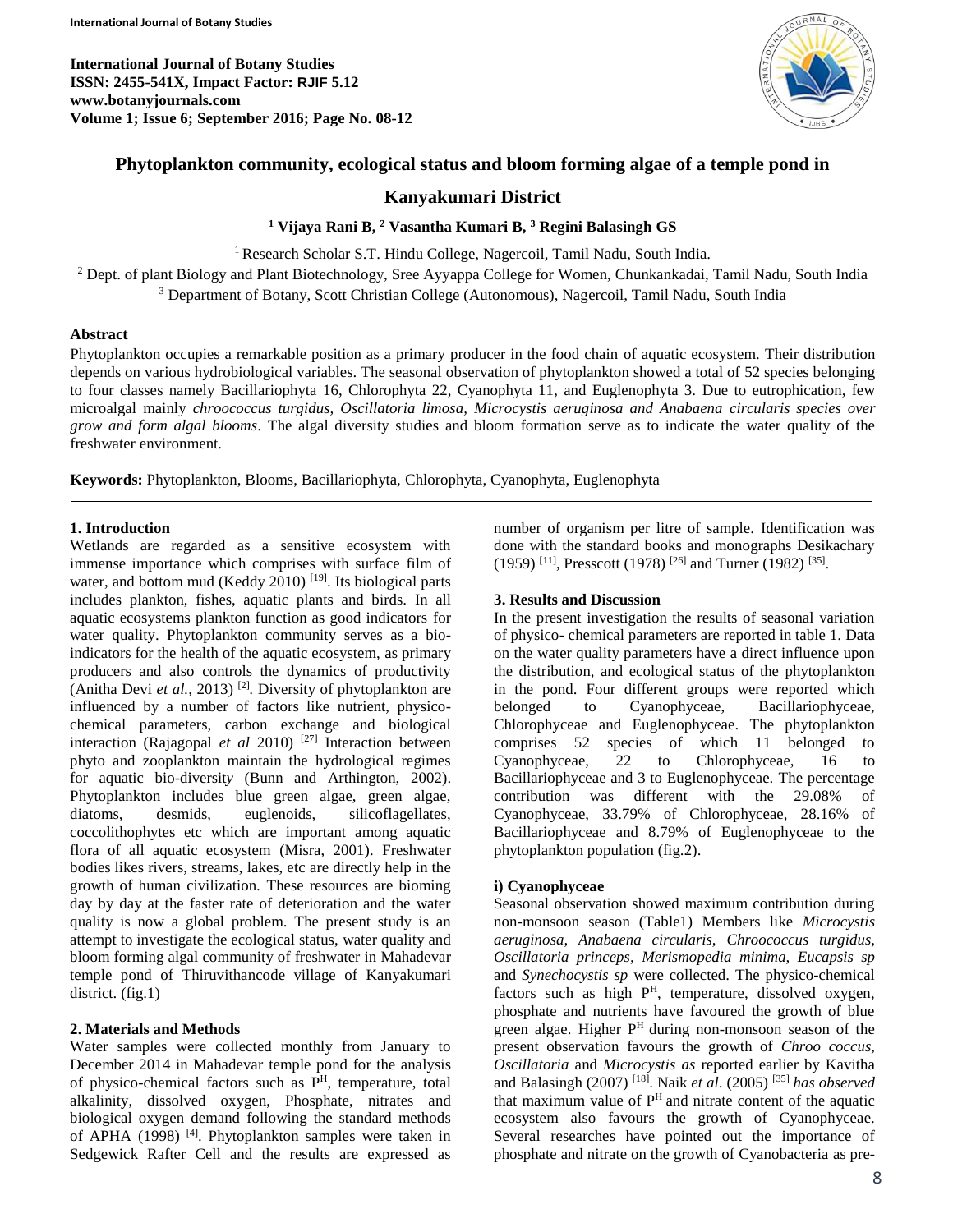requisite element for its abundance (Ashokkumar and Singh 2000; Chellapa *et al.*, 2004; and Harilal 2005) <sup>[5, 9]</sup>. Moreover leaching of fertilizers from the surrounding fields, temperature between  $20-30$ <sup>o</sup>C also increase to the growth of Cyanobacteria.

In the present study 3 species of *Oscillatoria*, 2 species of *chroococcus* and 2 species of *Microcystis* were collected. Misra (2007) has reported 5 species of *Microcystis* and 5 species of *Oscillatoria* in his studies. Distribution of *Microcystis, Oscillatoria* and *Merismopedia* indicates the presence of polluted as well as eutrophic nature of the pond.

#### **ii) Chlorophyceae**

The seasonal observation of Chlorophycean members showed great fluctuations in their distribution. In the present investigation maximum luxurious growth of green algae were reported during northeast and southwest monsoon with higher percentage contributions, similar to the earlier reports (Jayasankara *et al.,* 2010; and Ramanujam *et al.,* 2012). Higher dissolved oxygen concentration, influence of surrounding water in the temple pond, average temperature and phosphate concentration may influence the growth of green algal members similar to the earlier findings of Balasingh *et al*., (2008) [6] Ram *et al.,* (2009) [28] and Rajagopal et al., (2010)<sup>[27]</sup>.

# **iii) Bacillariophyceae**

Seasonally this group was more abundant during monsoon season and registered low members in non-monsoon season. It was mainly influenced by high dissolved oxygen content, P <sup>H</sup>, water temperature and nitrate concentration. Similar investigation of distribution was made by Kumar *et al.,* (2005) [20] Padhi *et al*. (2010) [24] and Bhattacharya *et al*.,  $(2011)$ <sup>[7]</sup>.

Bacillariophyta was reported with 9 genus 16 species. 5 species of Navicula, 2 species of Pinnularia, and 3 species of *Fragillaria* of the present observation was previously pointed out by Ramanujam and Siangbood (2009)<sup>[30]</sup> and Bhoslae *et al.*,  $(2010 \text{ b})$ <sup>[10]</sup> in their studies. Luxurious growth of *Navicula* and *Fragillaria* species in the present observation pointed out the eutrophic nature of the pond as evidenced by the report of Bhattacharya et al., (2011)<sup>[7]</sup>.

# **iv) Euglenophyceae**

Euglenophyceae is represented as a minor group with three genus *(Euglena, Phacus* and *Trachelomonas*) collected during monsoon seasons. Factors such as P<sup>H</sup>. DO and average temperature were responsible for its abundance which is in agreement with the previous report of Thirugumoorthy and Selvaraju, (2009) [34] and Jasprica *et al.,* (2006) [14] who found *Euglena, Phacus* and *Trachelomonas* from the freshwater ponds. The collected algae during the study period is shown in Table 3.

# **v) Bloom formation**

During the study period in the middle of December 2014 the pond looks dark green by the luxurious growth of *Chroococcus minor, C. tenax, Oscillatoria princeps, O. sancta, O. Formosa, Anabaena circularis* and *Microcystis aeruginosa Chroococcus* bloom was pointed out by Johnson et al., (2003)<sup>[16]</sup> in the freshwater ecosystem of Hyderabad city. In the river Cauvery Somasekar (1988) [33] has investigated the blooms of *chroococcus minutes* and *Oscillatoria princeps* as the river water was polluted by paper mill effluents. Shamal and Balasingh  $(2007)^{[18, 32]}$  also reported the blooms of *Euglena* species *chroococcus minutes* and *Oscillatoria princeps* in the freshwater environment of Kanyakumari district, during September and October months as the pond was exposed to constant sunshine, low salinity and rich nitrogenous material. *Microcystis aeruginosa* one of the dominant bloom forming algae was reported by Rani and Reddy (2004) [31] *and* Chowdhary and Mishra (2007) [7] in their studies. Jemi  $(2012)$ <sup>[13]</sup> and Singh  $(2013)$  also reported the blooms of *Microcystis aeruginosa, Oscillatoria limosa*  and *Chroococcus turgidus* in their studies. Such blooms indicated the presence of eutrophicated nature and organic pollution of the pond. (Jose *et al.,* 2008; and Ansari *et al.,* 2008) [17, 3] .

In the present observation presence of Anabaena, Oscillatoria, Navicula and Microcystis (plate 1) indicated the polluted nature of pond. The distribution pattern was represented as Chlorophyceae > Cyanophyceae> Bacillariophyceae> and Euglenophyceae (Table 2).



**(a):** Anabaena **(b):** Oscillatoria **(c):** Microcystis **(d):** Navicula

**Fig 1:** Bloom forming algae observed in the study area

| Table 1: Seasonal variation of physico - chemical parameters in the Mahadevar Pond in Kanyakumari District. |  |
|-------------------------------------------------------------------------------------------------------------|--|
|-------------------------------------------------------------------------------------------------------------|--|

| <b>Seasons</b> | $\mathbf{Temn^0C}$ | pН          | $DO$ mg/l     | $BOD$ mg/l   | T. alkalinity mg/l | <b>Phosphate mg/l</b> | Nitrate mg/l    |
|----------------|--------------------|-------------|---------------|--------------|--------------------|-----------------------|-----------------|
| SWM            | $26.65 + 0.74$     | 7.98+0.19   | $8.43 + 1.08$ | $.25+0.13$   | $43.0 + 7.46$      | $0.14 + 0.01$         | 1.57±0.56       |
| NEM            | $24.6 + 0.69$      | $7.35+0.13$ | $-48+0.16$    | $.18 + 0.16$ | $51.60 + 2.56$     | $0.07+0.01$           | $1.26 + 0.44$   |
| <b>NMS</b>     | $30.28 + 0.84$     | .18+0.17    | $.50+0.5$     | 2.65±0.14    | $59.75 \pm 6.48$   | $0.09 \pm 0.01$       | $0.80 \pm 0.68$ |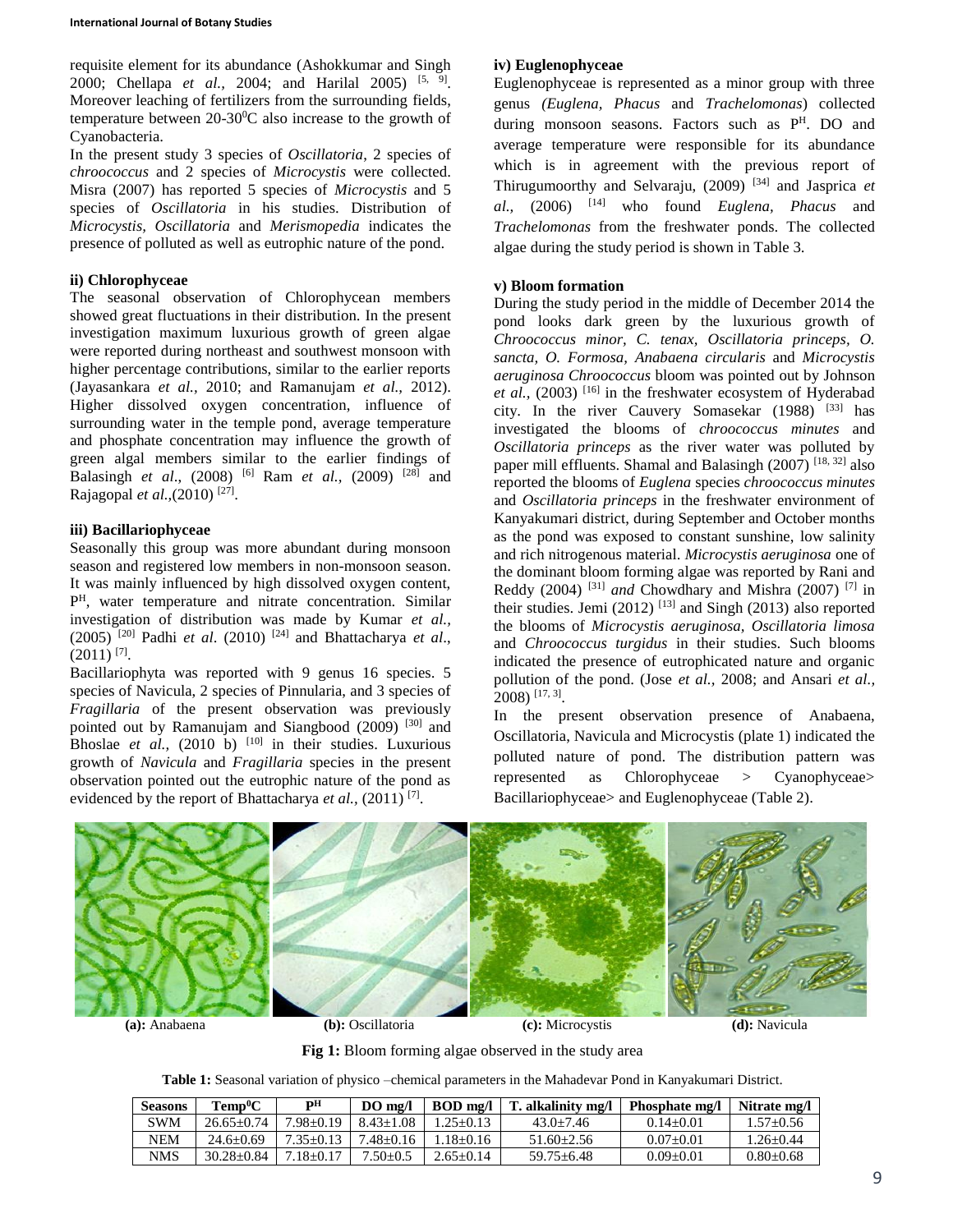**Table 2:** Seasonal variation of phytoplankton groups in the Mahadevar pond.

| <b>Seasons</b> | <b>Chlorophyceae</b> | <b>Bacillariophyceae</b> | Cvanophyceae | <b>Euglenophyceae</b> |
|----------------|----------------------|--------------------------|--------------|-----------------------|
| <b>SWM</b>     | 18812                | 16250                    | 10528        | 4150                  |
| NEM            | 13324                | 11415                    | 6485         | 1840                  |
| NMS            | 11869                | 8818                     | 20665        | 5400                  |
| Total          | 44005                | 36483                    | 37678        | 1390                  |





**Fig 1:** Study area **Fig 2:** Percentage contribution of different (Mahadevar temple pond) groups in the temple pond

| Name of the Algae                     | <b>Seasons</b> |                  |                  |
|---------------------------------------|----------------|------------------|------------------|
| Chlorophyta                           | <b>SWM</b>     | <b>NEM</b>       | <b>NMS</b>       |
| Gleocystis maor Gerneck               | $\ddot{}$      | ۰                |                  |
| Ankistrodesmus falcatus. var.         |                |                  |                  |
| acicularis (cords)                    | $^{++}$        | $+++$            | $+$              |
| Ankistrodesmus spiralis Turner) Lomn  | ٠              | $^{++}$          | $\blacksquare$   |
| Chlorococcum humicola Nag             | $++$           | $++$             | $+++$            |
| Chlorella vulgaris Bayernick          | $+++$          | $^{+++}$         | ٠                |
| Coelastrum microsporum Maeg           | $\ddot{}$      | $\ddot{}$        | $^{++}$          |
| Pediastrum boryanum (Turp)            | $\ddot{}$      | $^{++}$          | $+$              |
| constructum Hassall<br>$\bullet$      | $\blacksquare$ | $^{++}$          | $^{++}$          |
| tetras (Her) Ralfs<br>$\bullet$       | $^{+++}$       | $^{\mathrm{++}}$ | $^{\mathrm{++}}$ |
| $\bullet$<br>simplex Meyan            | $^{+}$         | ÷,               | $+$              |
| angulossum (Her)Menegh                |                | $^{+}$           | $\overline{+}$   |
| Senedesmus abundans (Kircher) Chodat  | $^{++}$        | $++$             | $^{++}$          |
| quadricauda Turpin<br>$\bullet$       | $^{+++}$       | $++$             | $^{++}$          |
| dimorphus (Turpin) Kuetz<br>$\bullet$ | $^{++}$        | $^{++}$          | $\ddot{}$        |
| obliques (Turpin) Kuetz               | $\blacksquare$ | $+$              | $+$              |
| Closterium ehrenberg (Menegh)         | $^{+++}$       | $++$             | $+$              |
| quadrum (Lund)<br>$\bullet$           | ä,             | $+$              | $^{++}$          |
| Spirogyra purvispora Wood             | $^{++}$        | $++$             | $^{+++}$         |
| Netrium digitus (Ehrenberg)           | $^{++}$        | $^{++}$          | $^{++}$          |
| Microsteria radians Turner            |                | $^{+}$           |                  |
| Zygnema sp                            | $^{++}$        | $^{+}$           |                  |
| Pithophora sp                         | $^{+}$         | $+$              | $\overline{+}$   |
| Bacillariophyta                       |                |                  |                  |
| Amphora ovalis kuetz                  | $\ddot{}$      | $^{++}$          | $^{++}$          |
| Coconeis placentula Ehrenberg         | $^{++}$        | $^{+++}$         |                  |
| Cymbella cistula                      | $^{++}$        | $++$             | $^{++}$          |
| Fragilaria capucina Desma zierce      | $+++$          | $^{+++}$         | $^{+++}$         |
| intermedia (Grun)<br>$\bullet$        | $^{+++}$       | $^{+++}$         | $^{++}$          |
| virescens Ralfs<br>$\bullet$          | $\ddot{}$      | $++$             | $\ddot{}$        |
| Gyrosigma sp                          | $^{+}$         | $^{++}$          | ٠                |
| Navicula cuspidate kuetz              | $^{++}$        | $+$              |                  |
| Radiosa                               | ä,             | $^{\mathrm{++}}$ | $^{\mathrm{++}}$ |
| halophila                             | ۰              | $+$              | ٠                |

**Table 3:** Phytoplankton collected from the Mahadevar temple pond during the year 2014.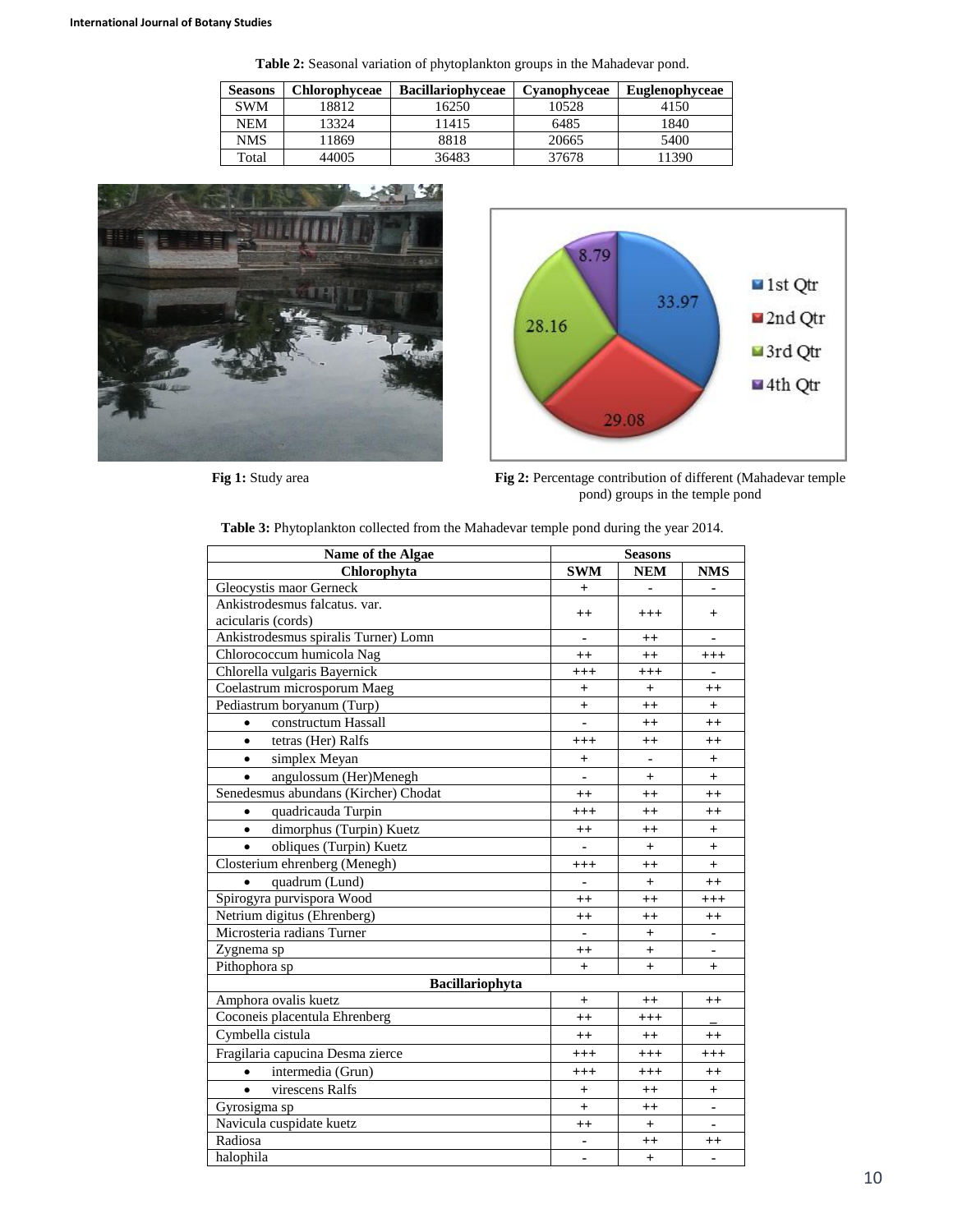| Viridula                                   | $^{+}$    | $+++$     | $^{+}$   |  |  |  |
|--------------------------------------------|-----------|-----------|----------|--|--|--|
| hispida (Grun)<br>$\bullet$                | $+$       | $^{++}$   | $+$      |  |  |  |
| Nitzschia palea kuetz                      | $^{++}$   | $++$      |          |  |  |  |
| Pinnularia simplex Her                     | $^{+}$    | $+$       |          |  |  |  |
| nobilis (Nitzsch)<br>$\bullet$             | $+$       | $+$       | $+++$    |  |  |  |
| Synedra ulna (Nitzch) Her                  | $+$       | $+$       | $+++$    |  |  |  |
| Cyanophyta                                 |           |           |          |  |  |  |
| *Chroococcus minor (kuetz) Nageli          | ۰         | $^{++}$   | $+++$    |  |  |  |
| " tenax (kichn) Hieron                     | $++$      | $^{++}$   |          |  |  |  |
| Merismopedia elegans Lemn                  | $^{++}$   | $\ddot{}$ | $^{+}$   |  |  |  |
| *Microcystis aeruginosa kuetz              |           | $^{++}$   | $+++$    |  |  |  |
| * incerta Kurtz                            | $+++$     | $+++$     | $^{+++}$ |  |  |  |
| Anabaena circularis                        | $\ddot{}$ | $^{++}$   | $+$      |  |  |  |
| *Oscillatoria princeps Vaucher ex. Gomont. | $+++$     | $+$       | $+$      |  |  |  |
| sancta Kuetz<br>$\bullet$                  |           | $+++$     | $^{+}$   |  |  |  |
| Formosa Bory<br>$\bullet$                  | $^{++}$   | $++$      | $^{++}$  |  |  |  |
| Synechocystis pevalekii Ercegovic          | $++$      | $+++$     | $+$      |  |  |  |
| Spirulina princeps (Kuetz) Gomont          |           | $^{++}$   | $^{+}$   |  |  |  |
| <b>Euglenophyta</b>                        |           |           |          |  |  |  |
| *Euglena acus Huebner                      |           | $+$       |          |  |  |  |
| *Phacus cylindricus Pochmann               | $^{++}$   | ۰         | $^{+}$   |  |  |  |
| Trachelomonas volocina Ehren               |           | $\ddot{}$ | $+$      |  |  |  |

#### **4. Acknowledgement**

Authors are greatful thank to the principal Sree Ayyappa College for Women for all laboratory facilities and support.

#### **5. Conclusion**

The present study was indicated that the temple pond is polluted due to their bloom forming algae such as *Anabaena, Oscillatoria, Navicula, Microcystis and Chlorella.* Water temperature is lesser level than atmospheric temperature. The P<sup>H</sup> levels were almost neutral condition was found. There is only least biological oxygen demand were observed. Dissolved oxygen followed the desirable limit. Chemical characters like total alkalinity, phosphate and nitrate are present in the limited level which favours the growth of phytoplanktons.

Awareness should be created among the people in an around villages regarding water pollution and its effects. It is also suggested that all the freshwater ponds should be regularly monitored to preserve and maintain the aquatic systems which would benefit the organisms and their environment.

#### **6. References**

- 1. Bunns AH, Arthington. Basic principles and Ecological consequences of Altered Flow Regimes for Aquatic Biodiversity. Environ Management*.* 2002; 30(4) 429- 507.
- 2. Anitha Devi U, Ugandhar T Masingara Sharya. Dynamics of productivity in Lower Manaie dam (Lmd) and Kakatiya canal, karimnagar Andra Pradesh, India. *Bioscience Discovery.* 2013; 4(1):111-116.
- 3. Ansari MF, Ankalgi RF, Ankalgi SR. Studies on physico- chemical aspects and plankton of Unkal lake at Hubli (Karnataka, India). In Sengupta, M. and R. Dalwani (eds). Proceedings of Taal 2007: The 12<sup>th</sup> world lake conference*.* 2008; 1687-1694.
- 4. APHA. Standard methods for examination of water and waste water. 20<sup>th</sup> ed. American Public Health Association, Washington, DC, USA, 1998.
- 5. Ashokkumar NK, Singh. Phytoplanktoners of a pond at Deoyhar, India: phytoplankton stand crop in relation to

abiotic factors. Phykos. 2000; 39(1&2):21-33.

- 6. Balasingh GSR, Esakki G, Jacklin Jemi S. Phytoplankton Diversity in Koonthankulam bird sanctuary, Tirunelveli district, Tamil Nadu, India. J of Bas. And App. Biol., 2008; 2(3&4):19-22*.*
- 7. Bhattacharya P, Avik KR, Choudary, Pal R. Freshwater diatoms from Kolkata with special references to their taxonomy*.* Indian Hydrobiol*.* 2011; 13(2):98-112.
- 8. Bhoslae LJ, Patil NDSM, Surekha, Sathe SS. Phytoplankton biodiversity in water bodies of Tahasil kavathe Mahankal (Sangali District), during post summer period. Indian Hydrobiology*.* 2010b; 12(2):190-194.
- 9. Chellapa SL, Marinho Ivaneide R, Chellapa Naithirithi T. Freshwater phytoplankton assemblages and the bloom of toxic Cyanophyceae of Campo Grand reservoir of Rio Grande do Norte state of Brazil*.* Indian Hydrobiol*.* 2004; 7(1&2):151-171*.*
- 10. Chowdhary KK, Singh SS, Mishra AK. Nitrogen fixing Cyanobacteria and their potential applications. In: R.K.Gupta and V.D.Pandey (Eds) Advances in applied phycology. Daya publishing House, New Delhi. 2007, 142-154.
- 11. Desikachary TV. Cyanobacteria ICAR monograph on blue green algae. New Delhi. 1959, 686.
- 12. Harilal CC. Phytoplankton diversity of two rivers of Kerala with special reference to aquatic nutrients. *Poll. Res.,* 2005; 24(4):773-776.
- 13. Jackulin Jemi R. Ecophycological investigation of aquatic environment of selected Temple ponds in Kanyakumari District, 2012.
- 14. Jasprica N. Dubravka Hafner Marina Caric and Arijana Rimac, 2006. A preliminary investigation of phytoplankton of karstic pools (Dugi Otok Island Croatia). Acta ot croat. 2006; 65(2):181-190.
- 15. Jayashankara M, Vijaya R, Grish, Shankar P, Hosmani. Microbial diversity and water quality index in temple ponds of Udupi district, Karnataka, India*.* Nat. Environ and poll. Tech., 2010; 9(1):197-202*.*
- 16. Johnson MEC, Sureka P, Rani AK, Shailoy. Ecological